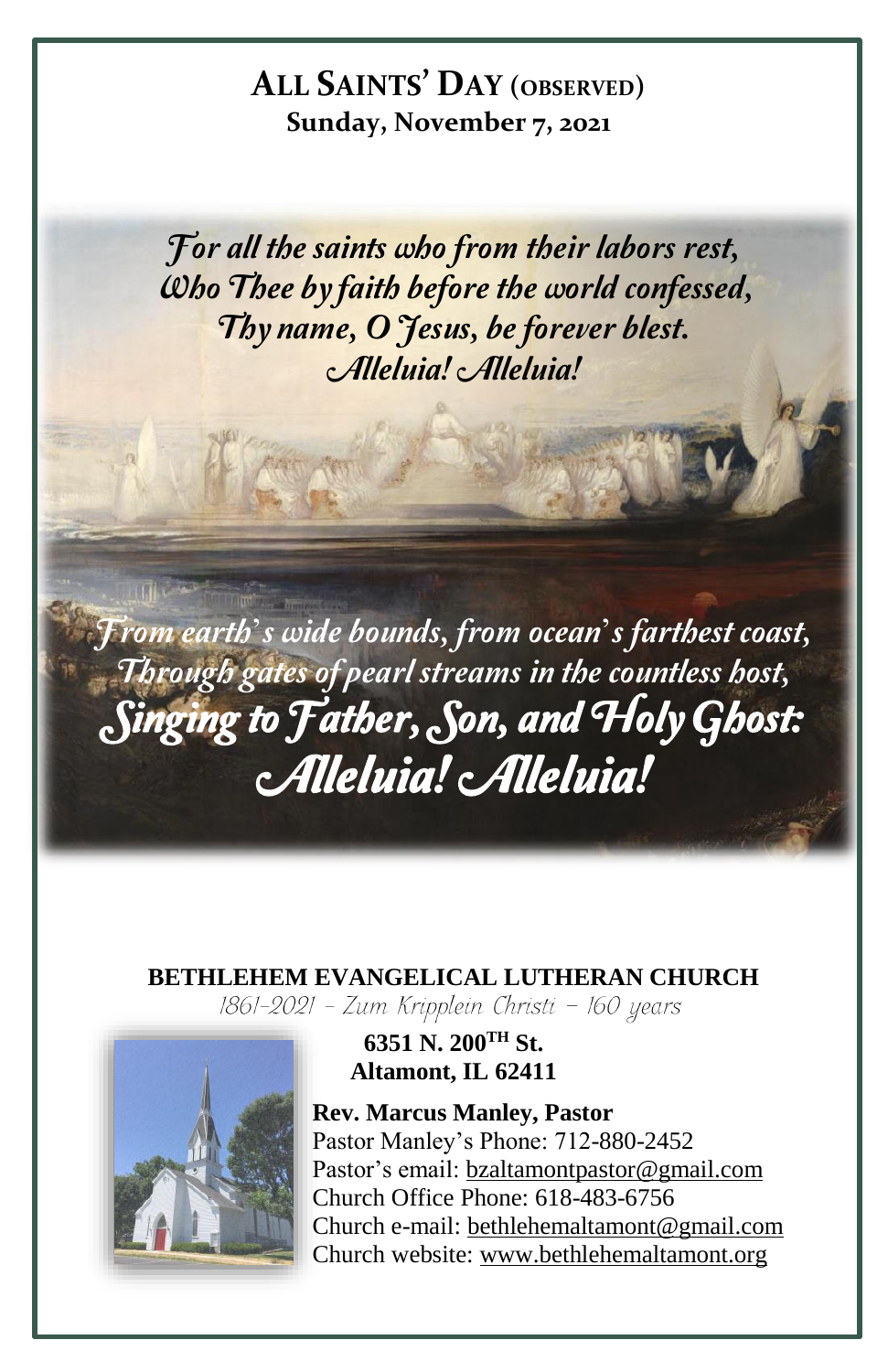*Welcome to Bethlehem Evangelical Lutheran Church, we are happy you are here today. It is customary when you enter the church nave to observe silence for meditation during your silent prayer, the ringing of the bells, and the prelude, in order to prepare you for the beginning of the worship service. Thank you for joining us today and God's Blessings.*

**Prayers** 

*Prayer before worship: Almighty and everlasting God, You knit together Your faithful people of all times and places into one holy communion, the mystical body of Your Son, Jesus Christ. Grant us so to follow Your blessed saints in all virtuous and godly living that, together with them, we may come to the unspeakable joys You have prepared for those who love You; through Jesus Christ, our Lord, who lives and reigns with You and the Holy Spirit, one God, now and forever. Amen*

## **In our prayers we remember:**

Those in need of healing & comfort: *Carl Becker, Kaly Benning, Jason Caraway, Linda Crain, Tiffany Dunaway, Bernice Graumenz, Zoe Hoehler, Tim Mueller, Luella Rubin, Karen Stuemke, Steve Voelker, Gene Wharton, Lynn Winter, and Lilly Wright.*

Those celebrating **Birthdays**: (11/07- 11/13) *– 11/10 – Mark Berg; 11/11 – Mildred Wolff; 11/12 – Carder Stuemke*

**Anniversary:** Eric & Barb Grobengieser………11/07………40 years

**Church News Street Church News RECONSTRECTION** 

Communion Note – diluted wine is available, please request prior to worship service.

### **Adult Bible Study**:

We are studying either Jesus Raises a Young Girl or The Invocation of the Saints Students Pick!

## **Trustee's Report:**

Offering collected for the Home Purpose General Fund on October 31: \$5,715 *(Our anticipated 2021 weekly amount needed is \$5,972.)*  Building Fund - general: \$200.00 Loose change in the offering plate has been designated for the LWML Mites. Church Window Project Fund total: \$13,987 (Total amount needed: \$55,000) CID LCMS Missions – YTD 09/30: \$5,200 (2021 annual Commitment is \$8,000) Issues, Etc. – YTD 09/30: \$425 (2021 annual commitment is \$1,000)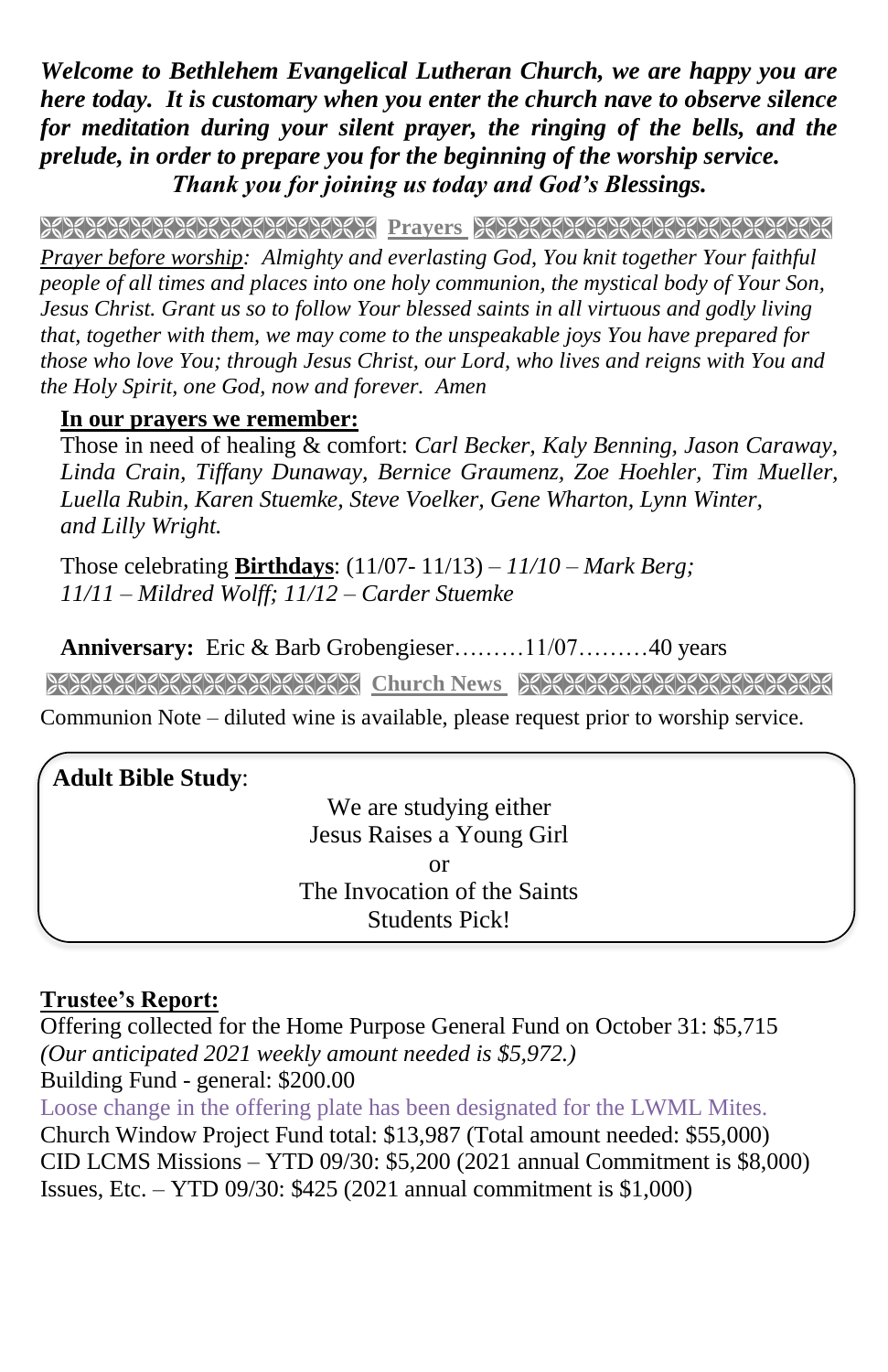**BETHLEHEM DRIVE THRU CHILI SUPPER** - TODAY, November 7th from 3:00-5:30There will be no inside seating. The menu will include Chili, Chicken Noodle Soup, Sauerkraut Soup, Chicken Salad Sandwiches, BBQ & Hot Dogs. Pies include: Coconut Cream, Raisin Cream, Apple, Peach, Pecan & Pumpkin. Desserts offered are Chocolate Layered & Cherry Delight. Soups will be served in 16 oz (1 Bowl) or 32 oz (2 Bowls) containers. Free Will Donation. Proceeds will go towards church improvements. If you will not be available to work or donate this year please let Sherri Strullmyer as soon as possible 618-553-0960.

**Braille and Large Print Ministry – Bethlehem Church is scheduled to work at the Large Print Center at St. John's, Effingham, this Tuesday, November 9.** If you are able to help support this ministry by volunteering your time this Tuesday morning, please contact Mary Schmidt. Thank you.

**LWML / Ladies' Aid Meeting** – Thursday, November 11, 7:00 p.m. Hosted by Joyce Winter and Janice Heiden

*THANK YOU: To all members from the Manley's for all the notes, cards, and gifts of appreciation. We are so very blessed to have you as our church family. Along with Paul, we say, "I thank my God in all my remembrance of you, always in every prayer of mine for you all making my prayer with joy, because of your partnership in the gospel from the first day until now" (Phil. 1:3-5).*

## **Thankgiving Worship Services:**

Wednesday, November 24 – Vespers Service @ Zion – 7:00 p.m. Thursday, November 25, Matins Service @ Bethlehem – 9:30 a.m.

**EXEM District & Synod News, Regional Items & Acknowledgments** 

**Together Time @ Immanuel Lutheran, Altamont –** Wednesday, November 10, 2021. Jr. High 5-7:30, Sr. High 6-8:30. All eat at 6 pm.

**The ALIS 4th graders invite you to a Veteran's Day Salute to honor our veterans on Friday, November 12 at 9:30 A.M. in the gym.** Everyone is invited. Please RSVP to ALIS at 483-6428 by Wednesday, Nov. 10 to reserve a seat. We look forward to honoring our veterans.